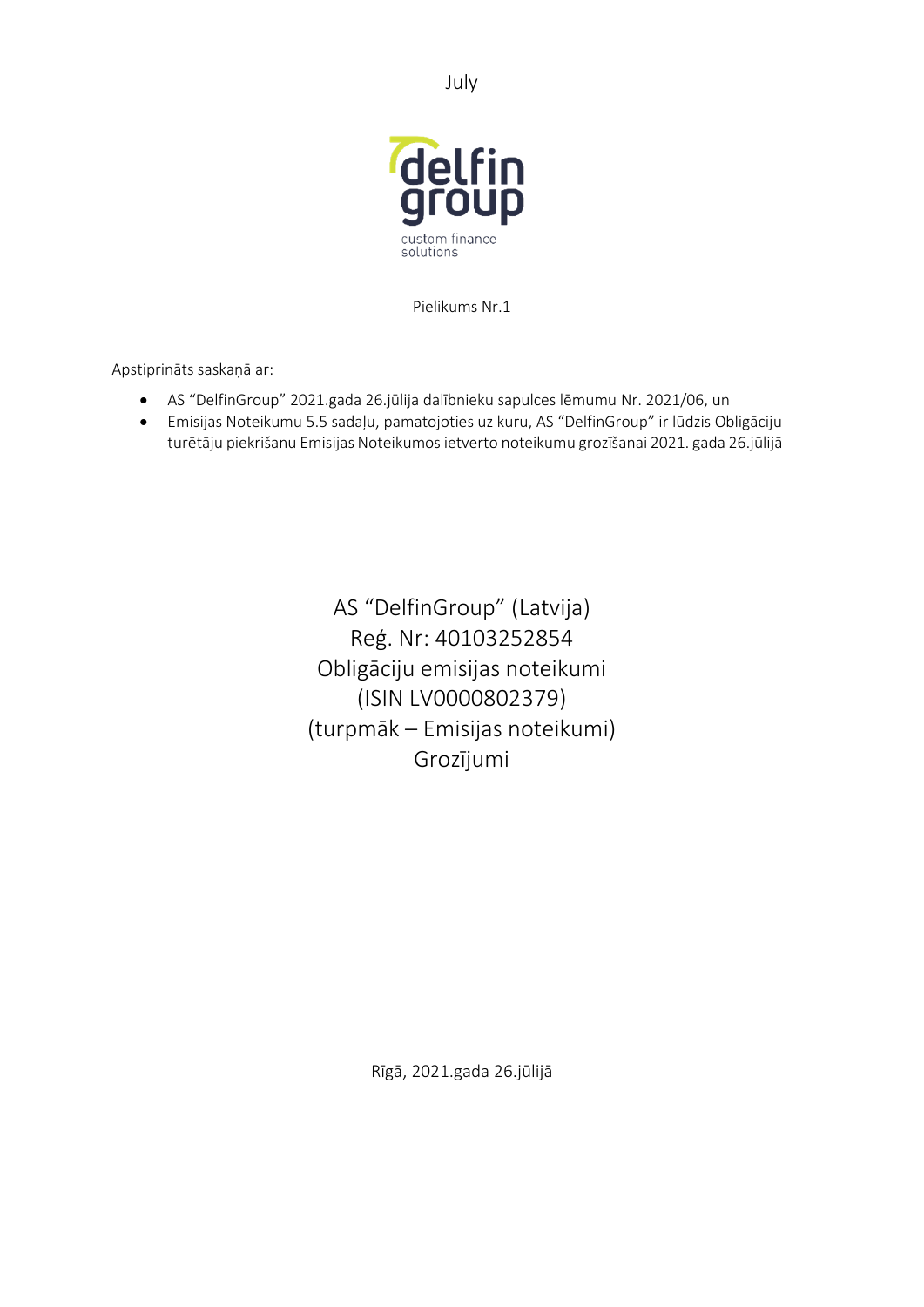2021.gada 26.jūlijā AS "DelfinGroup" ir apstiprinājusi šādus grozījumus Emisijas Noteikumos (angļu valodā):

#### 1. To supplement Section "Terms and abbreviations used" with the following definitions:

| Change of Control            | The occurrence of an event or series of events whereby a person<br>(natural person or legal entity) or group of persons acting in<br>concert (directly or indirectly) gain power (whether by way of<br>ownership of shares, contractual arrangement, or otherwise) to:                                                                                                                                                           |
|------------------------------|----------------------------------------------------------------------------------------------------------------------------------------------------------------------------------------------------------------------------------------------------------------------------------------------------------------------------------------------------------------------------------------------------------------------------------|
|                              | (a) cast or control the casting of more than 50% (fifty per cent)<br>of the maximum number of votes that might be cast at a<br>meeting of the shareholders of the Issuer; or                                                                                                                                                                                                                                                     |
|                              | (b) appoint or remove or control the appointment or removal of<br>a majority of the management board or supervisory board<br>members or other equivalent officers of the Issuer.                                                                                                                                                                                                                                                 |
|                              | For the sake of clarity, under these Terms of the Issue Change of<br>Control does not take place if:                                                                                                                                                                                                                                                                                                                             |
|                              | a) change of control takes place between Existing Shareholders<br>(including where any changes in the management board or<br>supervisory board members or other equivalent officers of the<br>Issuer takes place); or                                                                                                                                                                                                            |
|                              | b) Existing Shareholders each individually lose control over<br>Issuer, and no other person gains the power to cast or control<br>the casting of more than 50% (fifty per cent) of the maximum<br>number of votes that might be cast at a shareholders' meeting<br>of the Issuer (including where any changes in the management<br>board or supervisory board members or other equivalent<br>officers of the Issuer takes place) |
| <b>Existing Shareholders</b> | Shareholders of the Issuer set forth under Section 11.4<br>"Shareholders of the Issuer", as well as direct or indirect<br>shareholders of those shareholders, ultimate beneficial owners<br>or legal entities of their control, successors who become                                                                                                                                                                            |

*shareholders because of an inheritance, a divorce, a trust* 

### 2. To amend Section 1 "Summary" Paragraph B.6 and to restate it as follows:

| <b>B.6</b> | Main<br>shareholders of | The current structure of the Issuer's shareholders is as follows: |                  |                      |
|------------|-------------------------|-------------------------------------------------------------------|------------------|----------------------|
|            | the Issuer              | Name of                                                           | Number of shares | % of the total share |
|            |                         | shareholder                                                       | held             | capital held         |
|            |                         | SIA L24 Finance                                                   | 26,074,130       | 65.19%               |
|            |                         | SIA "AE Consulting"                                               | 4,000,000        | 10.00%               |
|            |                         | SIA EC finance                                                    | 8,525,870        | 21.31%               |
|            |                         | Private individuals                                               | 1,400,000        | 3.50%                |
|            |                         | (part of                                                          |                  |                      |
|            |                         | management of the                                                 |                  |                      |

*agreement or similar arrangement*